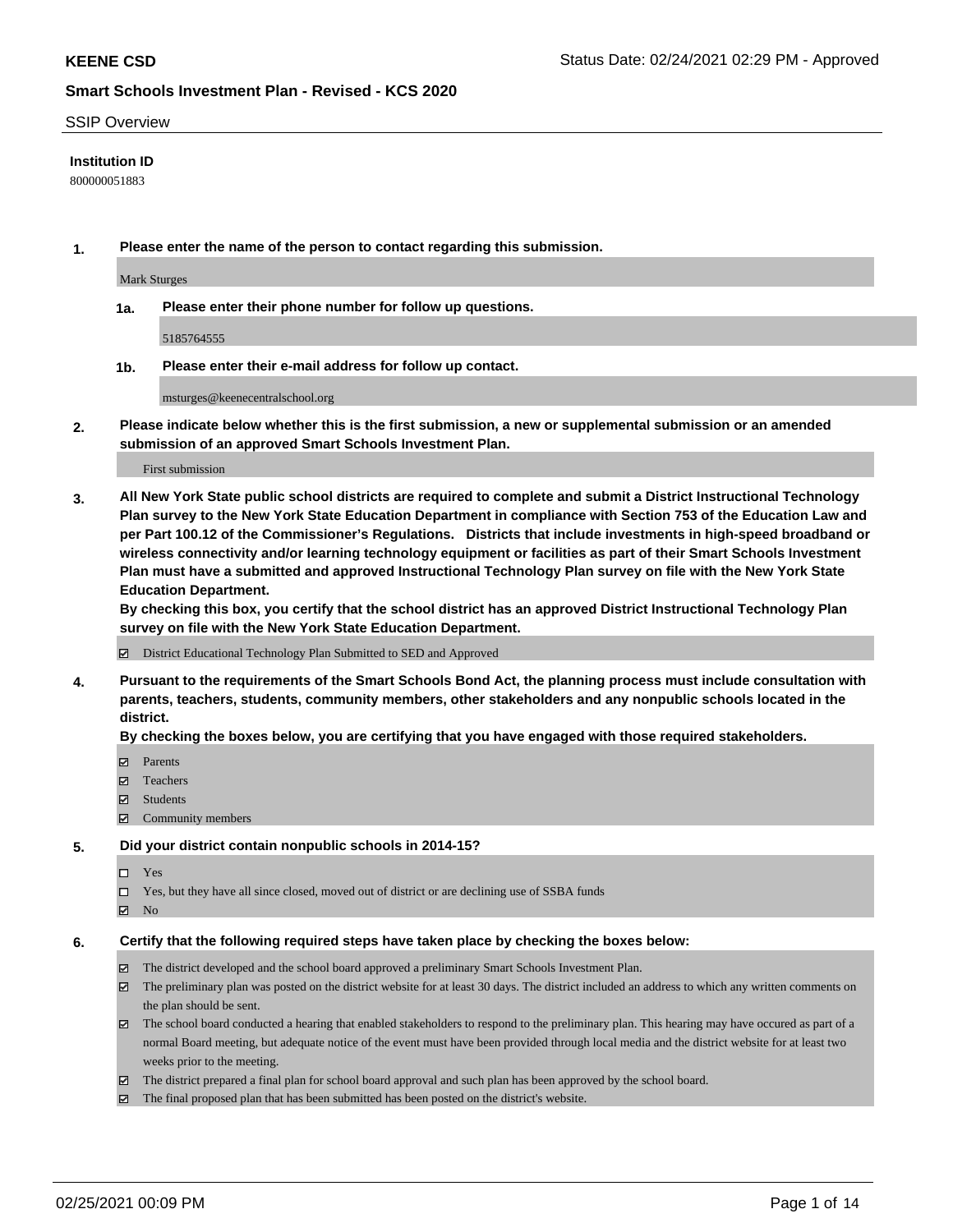SSIP Overview

**6a. Please upload the proposed Smart Schools Investment Plan (SSIP) that was posted on the district's website, along with any supporting materials. Note that this should be different than your recently submitted Educational Technology Survey. The Final SSIP, as approved by the School Board, should also be posted on the website and remain there during the course of the projects contained therein.**

KCS Smart Schools Bond Application 11421.pdf

**6b. Enter the webpage address where the final Smart Schools Investment Plan is posted. The Plan should remain posted for the life of the included projects.**

https://www.keenecentralschool.org/administration/district-plans

**7. Please enter an estimate of the total number of students and staff that will benefit from this Smart Schools Investment Plan based on the cumulative projects submitted to date.**

220

**8. An LEA/School District may partner with one or more other LEA/School Districts to form a consortium to pool Smart Schools Bond Act funds for a project that meets all other Smart School Bond Act requirements. Each school district participating in the consortium will need to file an approved Smart Schools Investment Plan for the project and submit a signed Memorandum of Understanding that sets forth the details of the consortium including the roles of each respective district.**

 $\Box$  The district plans to participate in a consortium to partner with other school district(s) to implement a Smart Schools project.

#### **9. Please enter the name and 6-digit SED Code for each LEA/School District participating in the Consortium.**

| Partner LEA/District | <b>ISED BEDS Code</b> |
|----------------------|-----------------------|
| (No Response)        | (No Response)         |

#### **10. Please upload a signed Memorandum of Understanding with all of the participating Consortium partners.**

(No Response)

**11. Your district's Smart Schools Bond Act Allocation is:**

\$67,803

#### **12. Final 2014-15 BEDS Enrollment to calculate Nonpublic Sharing Requirement**

|            | <b>Public Enrollment</b> | Nonpublic Enrollment | <b>Total Enrollment</b> | l Nonpublic Percentage |
|------------|--------------------------|----------------------|-------------------------|------------------------|
| Enrollment | 170<br>' ' 4             |                      | 172.00                  | 0.00                   |

**13. This table compares each category budget total, as entered in that category's page, to the total expenditures listed in the category's expenditure table. Any discrepancies between the two must be resolved before submission.**

|                                          | Sub-Allocations | <b>Expenditure Totals</b> | Difference |
|------------------------------------------|-----------------|---------------------------|------------|
| <b>School Connectivity</b>               | 0.00            | 0.00                      | 0.00       |
| Connectivity Projects for<br>Communities | 0.00            | 0.00                      | 0.00       |
| Classroom Technology                     | 54,000.00       | 54,000.00                 | 0.00       |
| Pre-Kindergarten Classrooms              | 0.00            | 0.00                      | 0.00       |
| Replace Transportable<br>Classrooms      | 0.00            | 0.00                      | 0.00       |
| <b>High-Tech Security Features</b>       | 0.00            | 0.00                      | 0.00       |
| Nonpublic Loan                           | 0.00            | 0.00                      | 0.00       |
| Totals:                                  |                 |                           |            |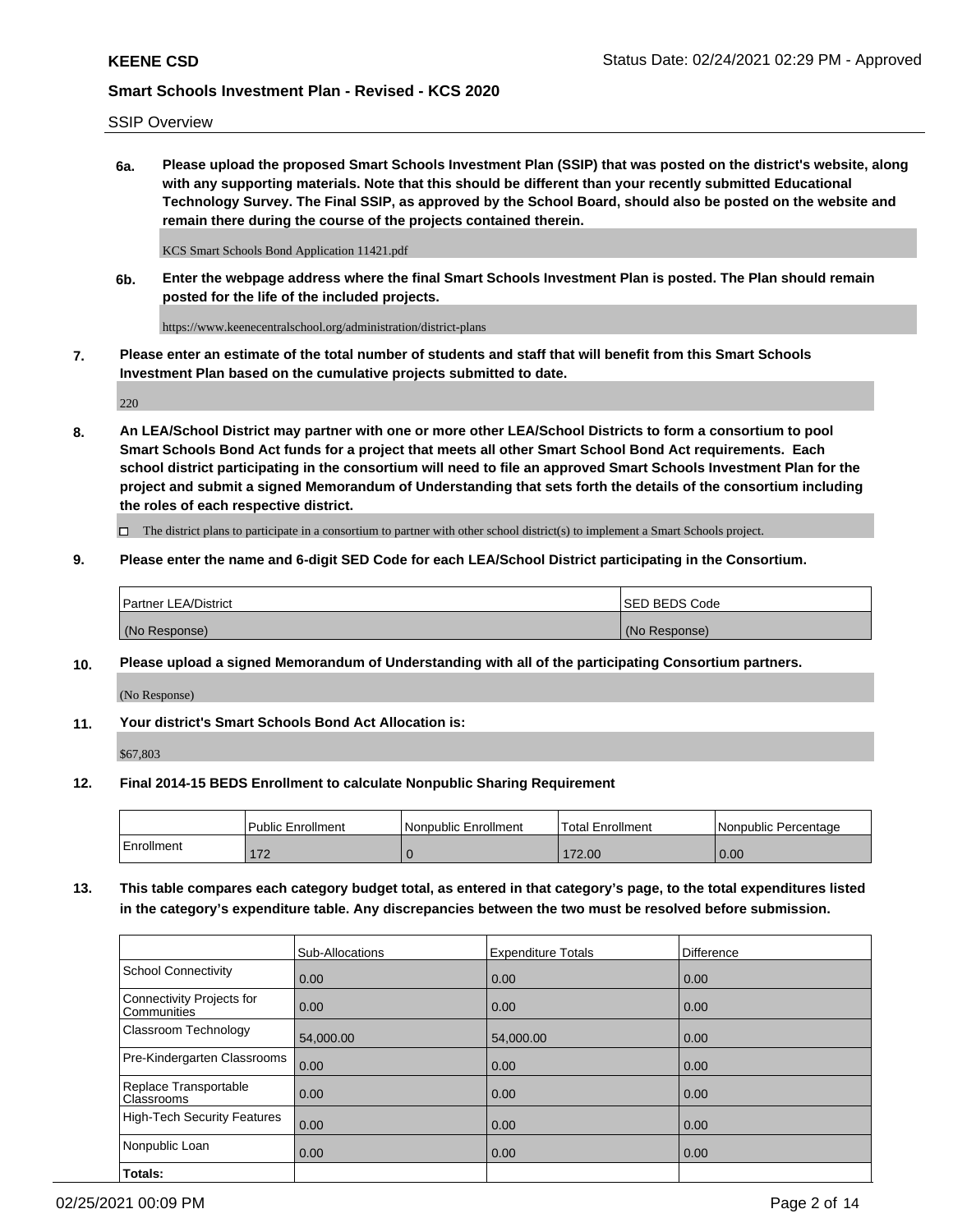SSIP Overview

| 54,000          | 54,000             | 0                 |
|-----------------|--------------------|-------------------|
| Sub-Allocations | Expenditure Totals | <b>Difference</b> |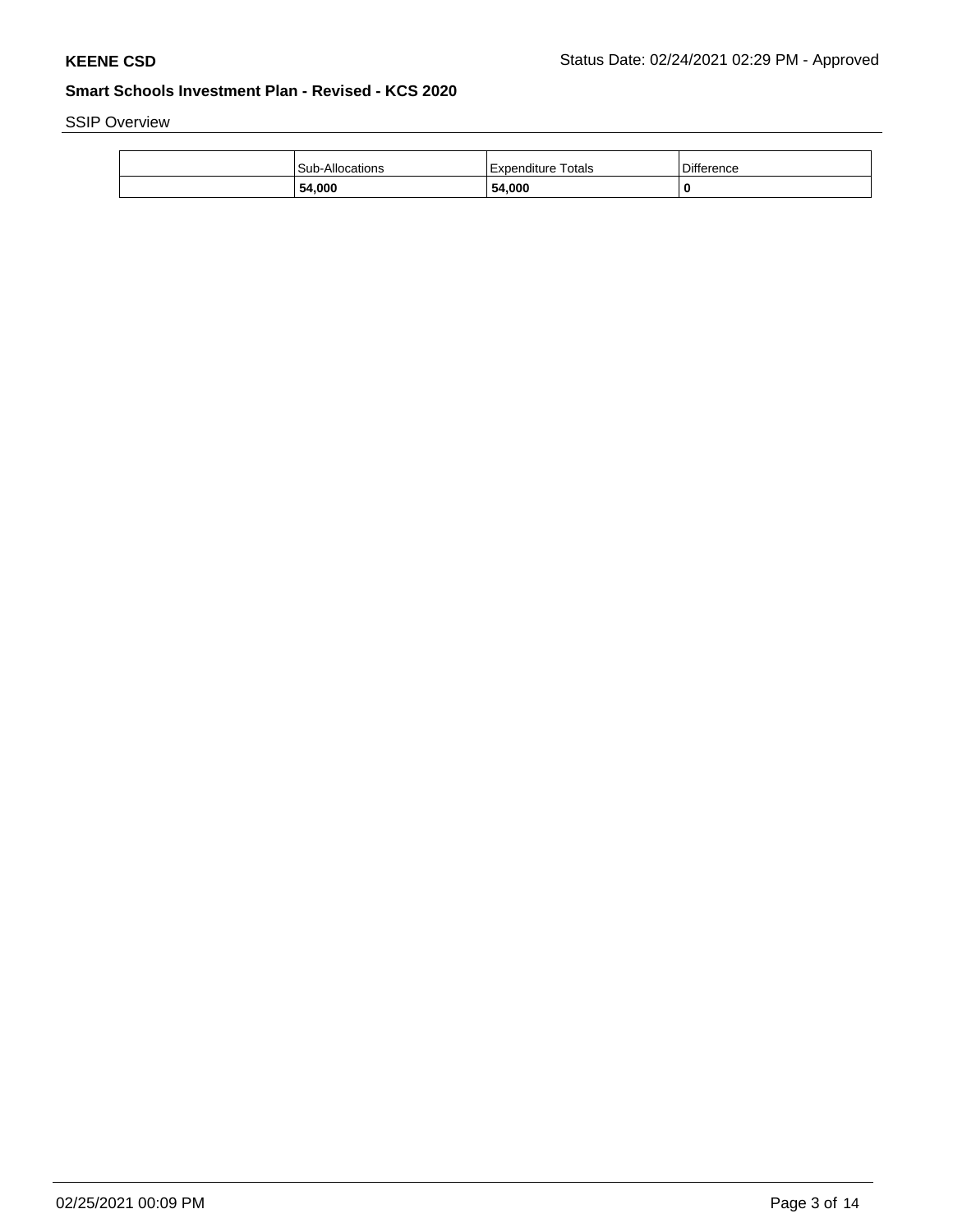School Connectivity

- **1. In order for students and faculty to receive the maximum benefit from the technology made available under the Smart Schools Bond Act, their school buildings must possess sufficient connectivity infrastructure to ensure that devices can be used during the school day. Smart Schools Investment Plans must demonstrate that:**
	- **• sufficient infrastructure that meets the Federal Communications Commission's 100 Mbps per 1,000 students standard currently exists in the buildings where new devices will be deployed, or**
	- **• is a planned use of a portion of Smart Schools Bond Act funds, or**
	- **• is under development through another funding source.**

**Smart Schools Bond Act funds used for technology infrastructure or classroom technology investments must increase the number of school buildings that meet or exceed the minimum speed standard of 100 Mbps per 1,000 students and staff within 12 months. This standard may be met on either a contracted 24/7 firm service or a "burstable" capability. If the standard is met under the burstable criteria, it must be:**

**1. Specifically codified in a service contract with a provider, and**

**2. Guaranteed to be available to all students and devices as needed, particularly during periods of high demand, such as computer-based testing (CBT) periods.**

**Please describe how your district already meets or is planning to meet this standard within 12 months of plan submission.**

(No Response)

**1a. If a district believes that it will be impossible to meet this standard within 12 months, it may apply for a waiver of this requirement, as described on the Smart Schools website. The waiver must be filed and approved by SED prior to submitting this survey.**

 $\Box$  By checking this box, you are certifying that the school district has an approved waiver of this requirement on file with the New York State Education Department.

**2. Connectivity Speed Calculator (Required). If the district currently meets the required speed, enter "Currently Met" in the last box: Expected Date When Required Speed Will be Met.**

|                  | l Number of     | Required Speed | Current Speed in | Expected Speed | Expected Date                           |
|------------------|-----------------|----------------|------------------|----------------|-----------------------------------------|
|                  | <b>Students</b> | In Mbps        | l Mbps           | to be Attained | When Required                           |
|                  |                 |                |                  |                | l Within 12 Months ISpeed Will be Met l |
| Calculated Speed | (No Response)   | 0.00           | (No Response)    | (No Response)  | (No Response)                           |

**3. Describe how you intend to use Smart Schools Bond Act funds for high-speed broadband and/or wireless connectivity projects in school buildings.**

(No Response)

**4. Describe the linkage between the district's District Instructional Technology Plan and how the proposed projects will improve teaching and learning. (There should be a link between your response to this question and your responses to Question 1 in Section IV - NYSED Initiatives Alignment: "Explain how the district use of instructional technology will serve as a part of a comprehensive and sustained effort to support rigorous academic standards attainment and performance improvement for students."** 

**Your answer should also align with your answers to the questions in Section II - Strategic Technology Planning and the associated Action Steps in Section III - Action Plan.)**

(No Response)

**5. If the district wishes to have students and staff access the Internet from wireless devices within the school building, or in close proximity to it, it must first ensure that it has a robust Wi-Fi network in place that has sufficient bandwidth to meet user demand.**

**Please describe how you have quantified this demand and how you plan to meet this demand.**

(No Response)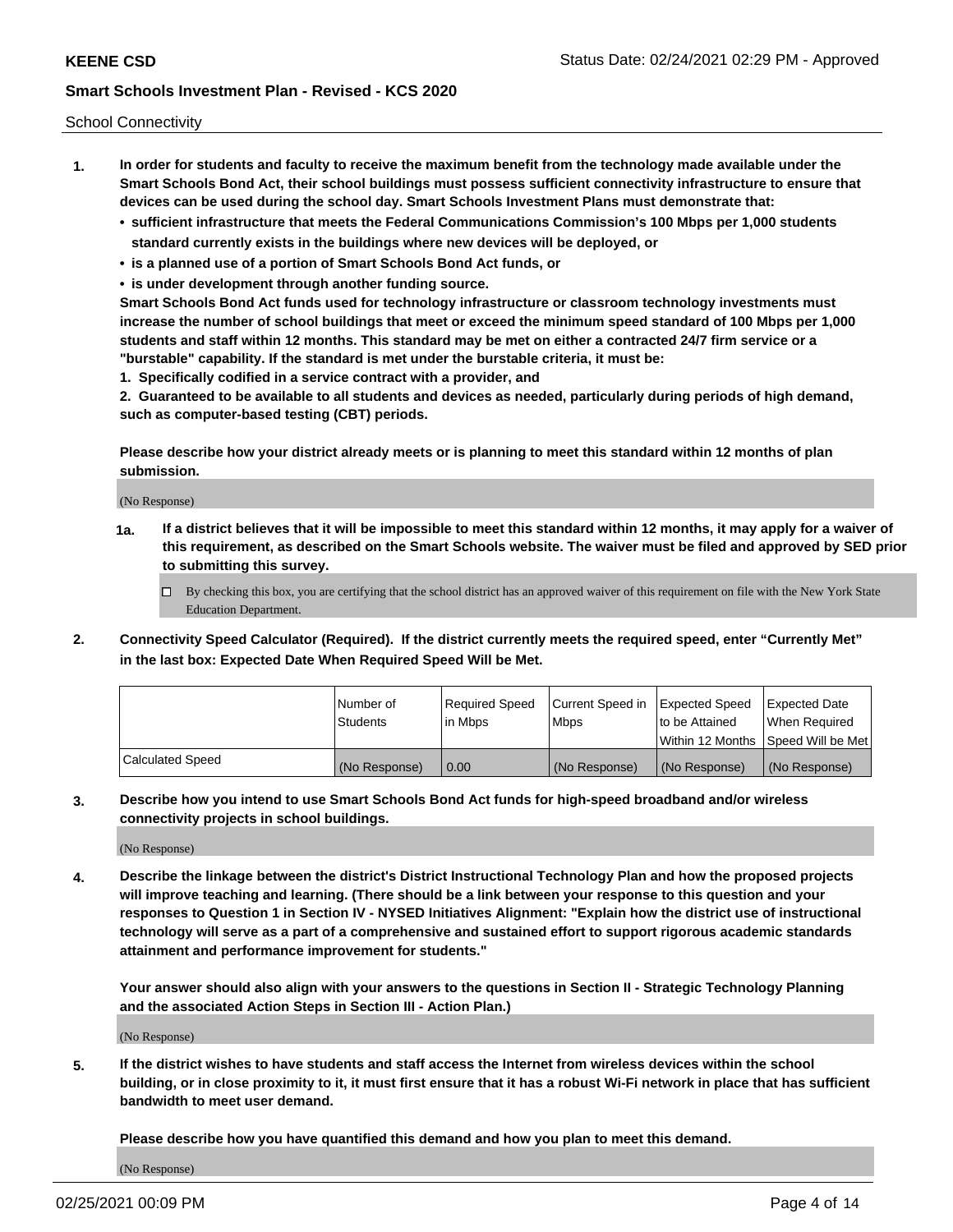School Connectivity

**6. Smart Schools plans with any expenditures in the School Connectivity category require a project number from the Office of Facilities Planning. Districts must submit an SSBA LOI and receive project numbers prior to submitting the SSIP. As indicated on the LOI, some projects may be eligible for a streamlined review and will not require a building permit.**

**Please indicate on a separate row each project number given to you by the Office of Facilities Planning.**

| Project Number |  |
|----------------|--|
| (No Response)  |  |

**7. Certain high-tech security and connectivity infrastructure projects may be eligible for an expedited review process as determined by the Office of Facilities Planning.**

### **Was your project deemed eligible for streamlined review?**

(No Response)

### **8. Include the name and license number of the architect or engineer of record.**

| Name          | License Number |
|---------------|----------------|
| (No Response) | (No Response)  |

#### **9. Public Expenditures – Loanable (Counts toward the nonpublic loan calculation)**

| Select the allowable expenditure type.<br>Repeat to add another item under each type. | <b>PUBLIC</b> Items to be<br>l Purchased | Quantity           | Cost Per Item    | <b>Total Cost</b> |
|---------------------------------------------------------------------------------------|------------------------------------------|--------------------|------------------|-------------------|
| (No Response)                                                                         | (No Response)                            | l (No<br>Response) | (No<br>Response) | $\overline{0.00}$ |
|                                                                                       |                                          | O                  | 0.00             |                   |

## **10. Public Expenditures – Non-Loanable (Does not count toward nonpublic loan calculation)**

| Select the allowable expenditure<br>type.      | <b>PUBLIC</b> Items to be purchased | Quantity      | Cost per Item | <b>Total Cost</b> |
|------------------------------------------------|-------------------------------------|---------------|---------------|-------------------|
| Repeat to add another item under<br>each type. |                                     |               |               |                   |
| (No Response)                                  | (No Response)                       | (No Response) | (No Response) | 0.00              |
|                                                |                                     |               | 0.00          |                   |

#### **11. Final 2014-15 BEDS Enrollment to calculate Nonpublic Sharing Requirement (no changes allowed.)**

|            | Public Enrollment | l Nonpublic Enrollment | <b>Total Enrollment</b> | Nonpublic Percentage |
|------------|-------------------|------------------------|-------------------------|----------------------|
| Enrollment | 170<br>17 L       |                        | 72.00                   | 0.00                 |

#### **12. Total Public Budget - Loanable (Counts toward the nonpublic loan calculation)**

|                                                      | Public Allocations | <b>Estimated Nonpublic Loan</b><br>Amount | Estimated Total Sub-Allocations |
|------------------------------------------------------|--------------------|-------------------------------------------|---------------------------------|
| Network/Access Costs                                 | (No Response)      | 0.00                                      | 0.00                            |
| School Internal Connections and<br><b>Components</b> | (No Response)      | 0.00                                      | 0.00                            |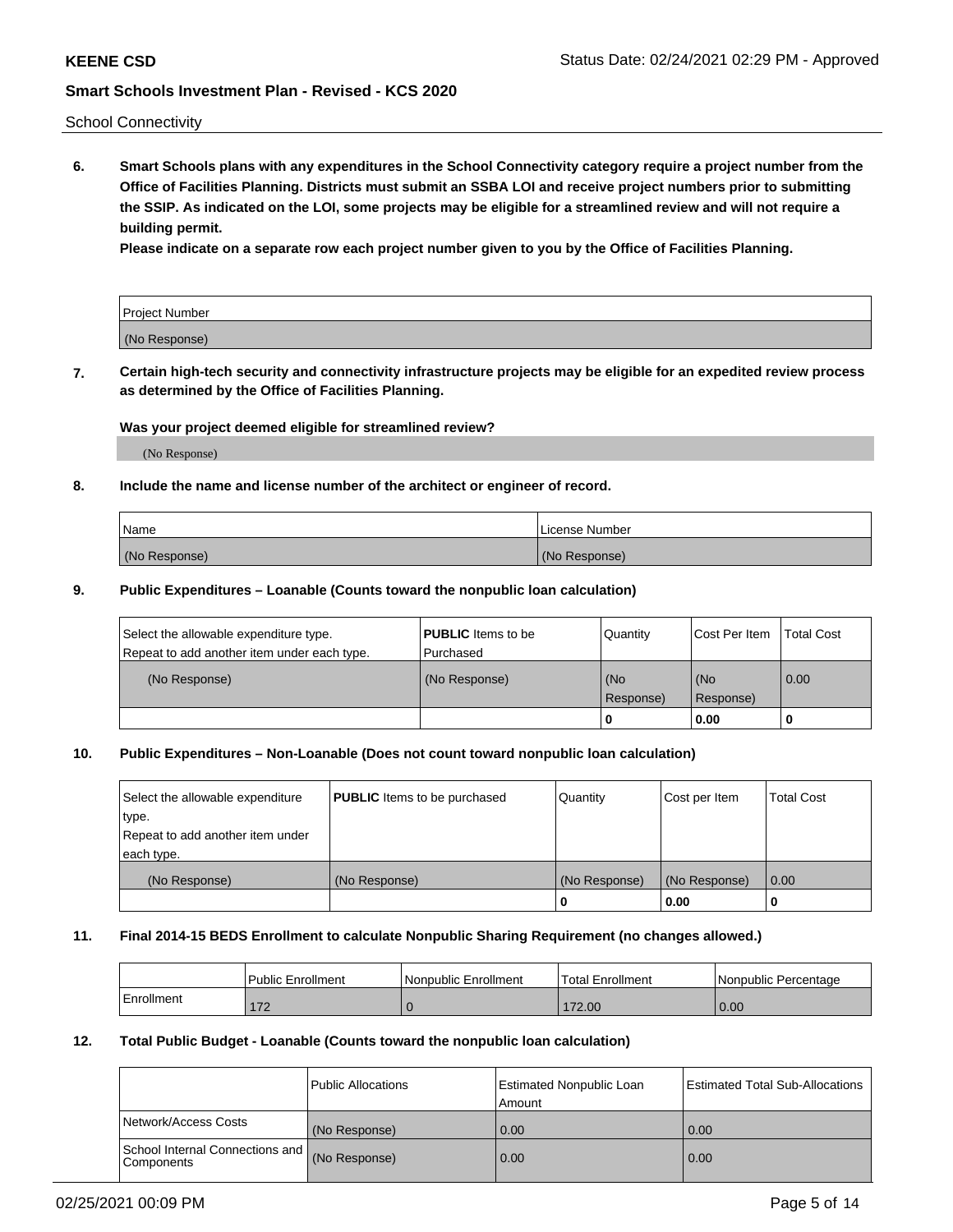School Connectivity

|         | Public Allocations | <b>Estimated Nonpublic Loan</b><br>Amount | <b>Estimated Total Sub-Allocations</b> |
|---------|--------------------|-------------------------------------------|----------------------------------------|
| l Other | (No Response)      | 0.00                                      | 0.00                                   |
| Totals: | 0.00               | 0                                         |                                        |

# **13. Total Public Budget – Non-Loanable (Does not count toward the nonpublic loan calculation)**

|                                                   | Sub-<br>Allocation |
|---------------------------------------------------|--------------------|
| Network/Access Costs                              | (No Response)      |
| <b>Outside Plant Costs</b>                        | (No Response)      |
| <b>School Internal Connections and Components</b> | (No Response)      |
| <b>Professional Services</b>                      | (No Response)      |
| Testing                                           | (No Response)      |
| <b>Other Upfront Costs</b>                        | (No Response)      |
| <b>Other Costs</b>                                | (No Response)      |
| Totals:                                           | 0.00               |

# **14. School Connectivity Totals**

|                          | Total Sub-Allocations |
|--------------------------|-----------------------|
| Total Loanable Items     | 0.00                  |
| Total Non-Ioanable Items | 0.00                  |
| Totals:                  |                       |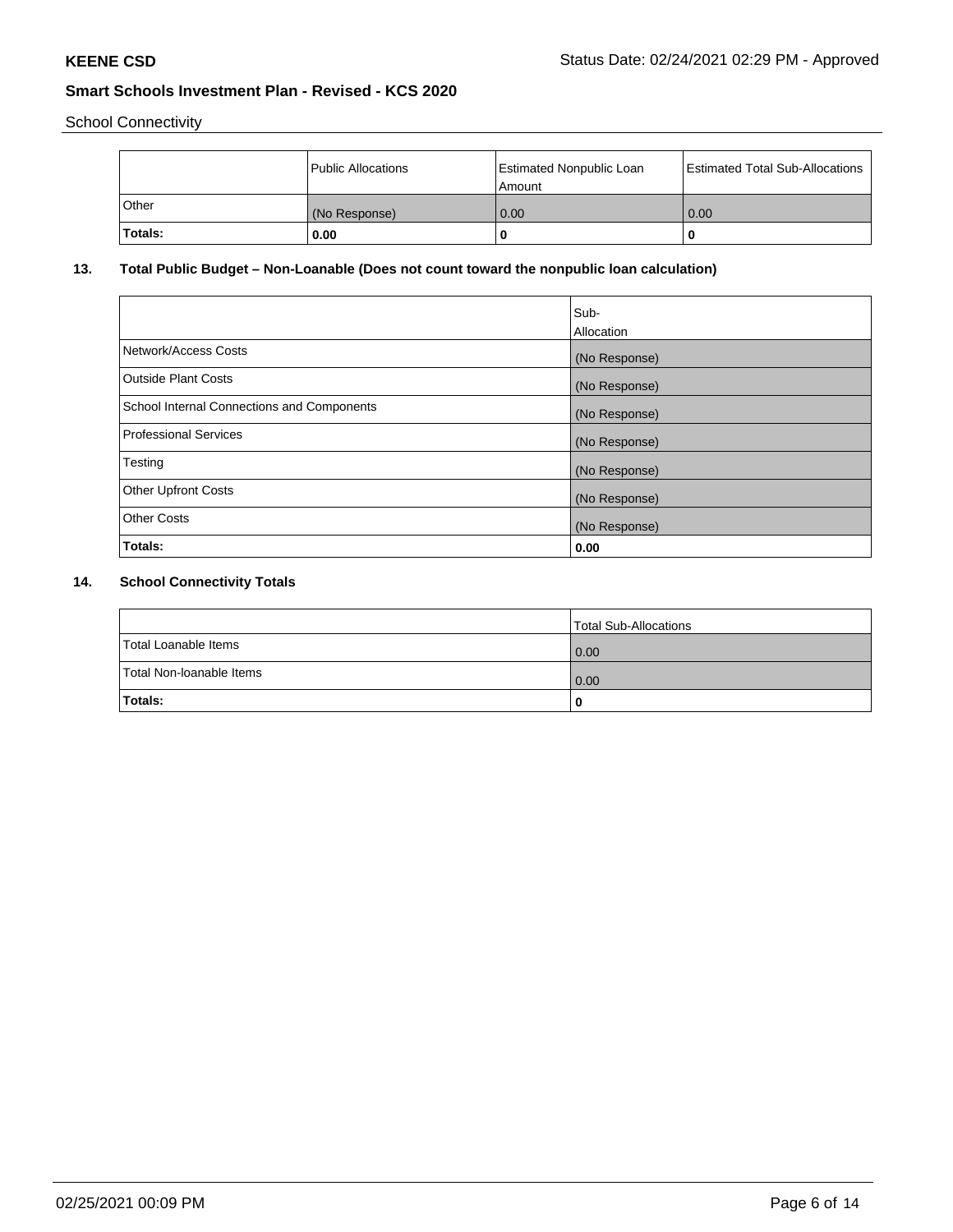Community Connectivity (Broadband and Wireless)

**1. Describe how you intend to use Smart Schools Bond Act funds for high-speed broadband and/or wireless connectivity projects in the community.**

(No Response)

**2. Please describe how the proposed project(s) will promote student achievement and increase student and/or staff access to the Internet in a manner that enhances student learning and/or instruction outside of the school day and/or school building.**

(No Response)

**3. Community connectivity projects must comply with all the necessary local building codes and regulations (building and related permits are not required prior to plan submission).**

 $\Box$  I certify that we will comply with all the necessary local building codes and regulations.

**4. Please describe the physical location of the proposed investment.**

(No Response)

**5. Please provide the initial list of partners participating in the Community Connectivity Broadband Project, along with their Federal Tax Identification (Employer Identification) number.**

| <b>Project Partners</b> | l Federal ID # |
|-------------------------|----------------|
| (No Response)           | (No Response)  |

**6. Please detail the type, quantity, per unit cost and total cost of the eligible items under each sub-category.**

| Select the allowable expenditure | Item to be purchased | Quantity      | Cost per Item | <b>Total Cost</b> |
|----------------------------------|----------------------|---------------|---------------|-------------------|
| type.                            |                      |               |               |                   |
| Repeat to add another item under |                      |               |               |                   |
| each type.                       |                      |               |               |                   |
| (No Response)                    | (No Response)        | (No Response) | (No Response) | 0.00              |
|                                  |                      | o             | 0.00          |                   |

**7. If you are submitting an allocation for Community Connectivity, complete this table.**

**Note that the calculated Total at the bottom of the table must equal the Total allocation for this category that you entered in the SSIP Overview overall budget.**

|                                    | Sub-Allocation |
|------------------------------------|----------------|
| Network/Access Costs               | (No Response)  |
| Outside Plant Costs                | (No Response)  |
| <b>Tower Costs</b>                 | (No Response)  |
| <b>Customer Premises Equipment</b> | (No Response)  |
| <b>Professional Services</b>       | (No Response)  |
| Testing                            | (No Response)  |
| <b>Other Upfront Costs</b>         | (No Response)  |
| <b>Other Costs</b>                 | (No Response)  |
| Totals:                            | 0.00           |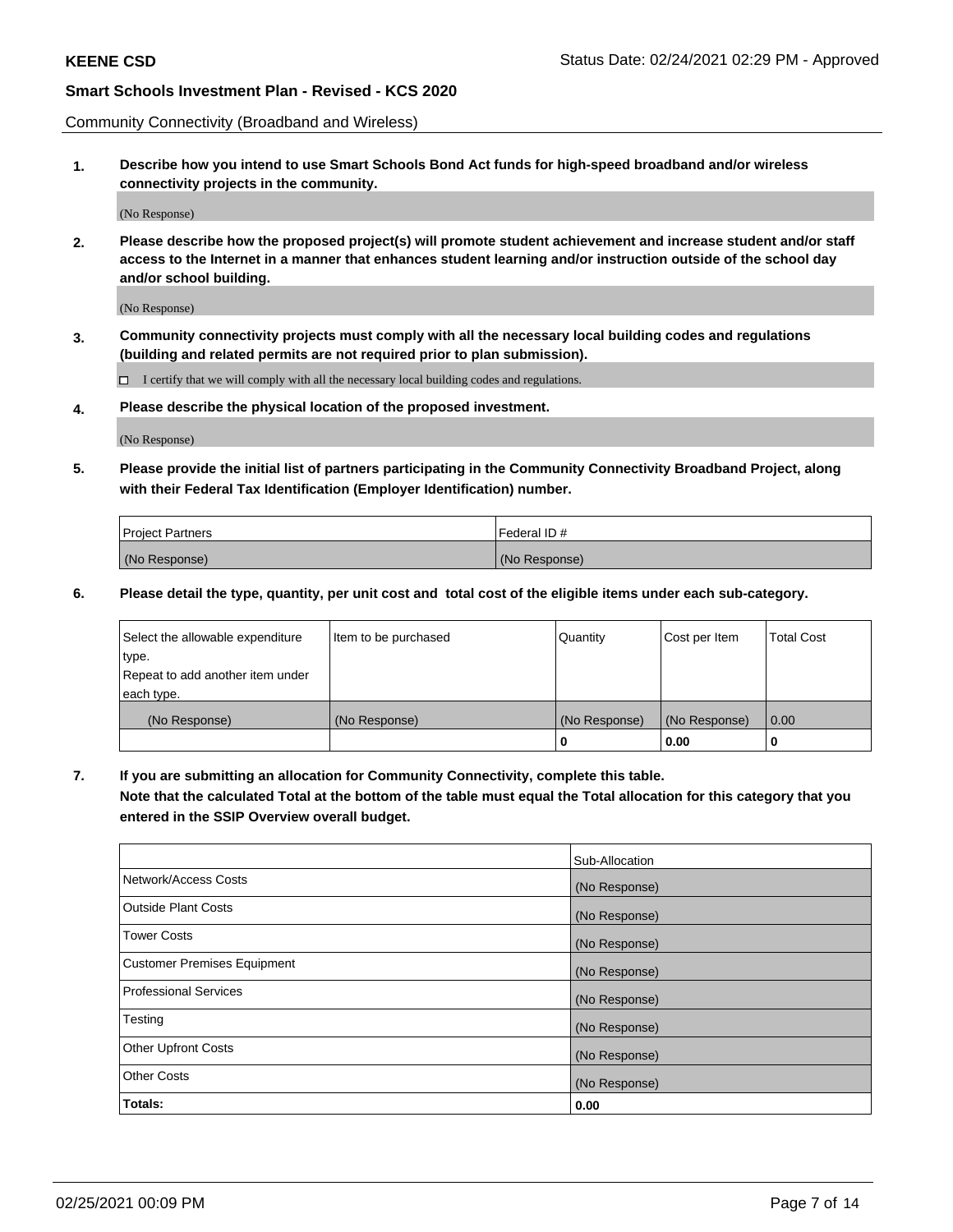#### Classroom Learning Technology

**1. In order for students and faculty to receive the maximum benefit from the technology made available under the Smart Schools Bond Act, their school buildings must possess sufficient connectivity infrastructure to ensure that devices can be used during the school day. Smart Schools Investment Plans must demonstrate that sufficient infrastructure that meets the Federal Communications Commission's 100 Mbps per 1,000 students standard currently exists in the buildings where new devices will be deployed, or is a planned use of a portion of Smart Schools Bond Act funds, or is under development through another funding source. Smart Schools Bond Act funds used for technology infrastructure or classroom technology investments must increase the number of school buildings that meet or exceed the minimum speed standard of 100 Mbps per 1,000 students and staff within 12 months. This standard may be met on either a contracted 24/7 firm service or a "burstable" capability. If the standard is met under the burstable criteria, it must be:**

**1. Specifically codified in a service contract with a provider, and**

**2. Guaranteed to be available to all students and devices as needed, particularly during periods of high demand, such as computer-based testing (CBT) periods.**

**Please describe how your district already meets or is planning to meet this standard within 12 months of plan submission.**

The district currently has sufficient connectivity infrastructure as outlined in the Smart Schools Bond Application. Keene Central School District has contracted Internet access bandwidth of 300 Mbps. This bandwidth exceeds the minimum speed standard given our student and staff population of 240.The district network was replaced in the summer of 2020 with all new cat 6e wiring, 1g Cisco switches and Wireless access points providing wireless coverage throughout the building. This provides a network which supports a 1:1 computing environment.

- **1a. If a district believes that it will be impossible to meet this standard within 12 months, it may apply for a waiver of this requirement, as described on the Smart Schools website. The waiver must be filed and approved by SED prior to submitting this survey.**
	- $\Box$  By checking this box, you are certifying that the school district has an approved waiver of this requirement on file with the New York State Education Department.
- **2. Connectivity Speed Calculator (Required). If the district currently meets the required speed, enter "Currently Met" in the last box: Expected Date When Required Speed Will be Met.**

|                  | l Number of     | Required Speed | Current Speed in | <b>Expected Speed</b>                | <b>Expected Date</b> |
|------------------|-----------------|----------------|------------------|--------------------------------------|----------------------|
|                  | <b>Students</b> | in Mbps        | <b>Mbps</b>      | to be Attained                       | When Required        |
|                  |                 |                |                  | Within 12 Months   Speed Will be Met |                      |
| Calculated Speed | 170             | 17.00          | 300              | (No Response)                        | <b>Currently Met</b> |

**3. If the district wishes to have students and staff access the Internet from wireless devices within the school building, or in close proximity to it, it must first ensure that it has a robust Wi-Fi network in place that has sufficient bandwidth to meet user demand.**

**Please describe how you have quantified this demand and how you plan to meet this demand.**

The district currently provides wireless coverage across 100% of the building and campus for both staff and students. The network was replaced in the summer of 2020 with all new cat 6e wiring, 1g Cisco switches and Wireless access points providing wireless coverage throughout the building. This provides a robust network which supports a 1:1 computing environment.

**4. All New York State public school districts are required to complete and submit an Instructional Technology Plan survey to the New York State Education Department in compliance with Section 753 of the Education Law and per Part 100.12 of the Commissioner's Regulations.**

**Districts that include educational technology purchases as part of their Smart Schools Investment Plan must have a submitted and approved Instructional Technology Plan survey on file with the New York State Education Department.**

 $\boxtimes$  By checking this box, you are certifying that the school district has an approved Instructional Technology Plan survey on file with the New York State Education Department.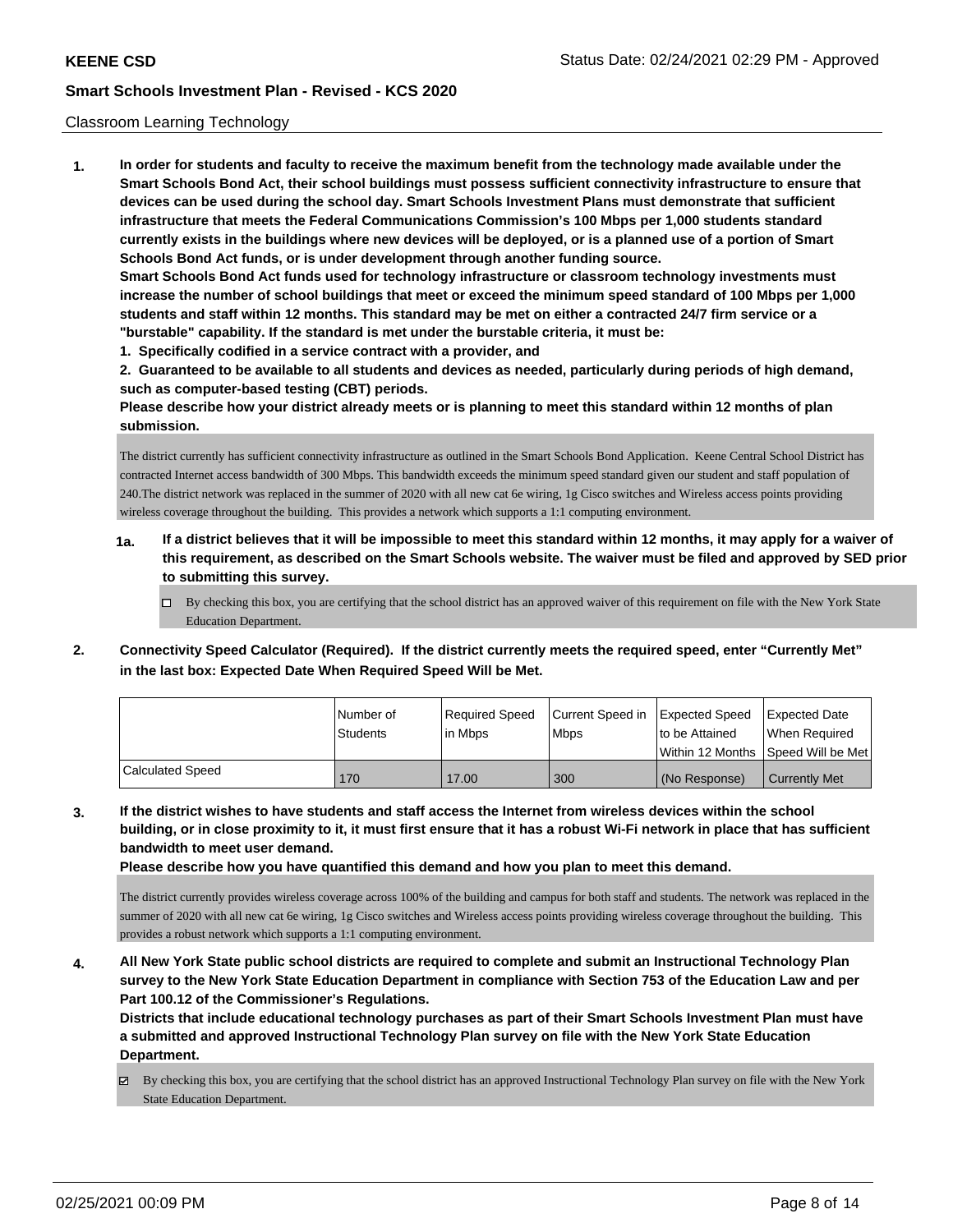#### Classroom Learning Technology

**5. Describe the devices you intend to purchase and their compatibility with existing or planned platforms or systems. Specifically address the adequacy of each facility's electrical, HVAC and other infrastructure necessary to install and support the operation of the planned technology.**

The district is planning to provide a chromebook for each student. All of the districts facility's electrical, HVAC and other infrastructure are currently up to NYSED specification.

- **6. Describe how the proposed technology purchases will:**
	- **> enhance differentiated instruction;**
	- **> expand student learning inside and outside the classroom;**
	- **> benefit students with disabilities and English language learners; and**
	- **> contribute to the reduction of other learning gaps that have been identified within the district.**

**The expectation is that districts will place a priority on addressing the needs of students who struggle to succeed in a rigorous curriculum. Responses in this section should specifically address this concern and align with the district's Instructional Technology Plan (in particular Question 2 of E. Curriculum and Instruction: "Does the district's instructional technology plan address the needs of students with disabilities to ensure equitable access to instruction, materials and assessments?" and Question 3 of the same section: "Does the district's instructional technology plan address the provision of assistive technology specifically for students with disabilities to ensure access to and participation in the general curriculum?")**

## **In addition, describe how the district ensures equitable access to instruction, materials and assessments and participation in the general curriculum for both SWD and English Language Learners/Multilingual Learners (ELL/MLL) students.**

All students will have direct access to the devices that will supplement and enhance learning based on a 1:1 environment. The districts current leaning goal is to weave technology instruction and infrastructure to support student achievement and engagement to enhance and advance the district goal of Project Based Learning.

The proposed technology purchases will:

• enhance differentiated instruction and contribute to the reduction of learning gaps as teachers will have a variety of instructional and learning tools and resources that will facilitate multiple instructional strategies and attend to student learning styles. Teachers will have the means and instruments to carry out individualized and self-paced instruction, targeted practice and reinforcement activities, and immediate assessments in whole group, collaborative, and independent settings. Chromebooks and interactive boards will serve as the central tools in

promoting student learning and engagement. The integration of individual devices will help to facilitate critical thinking, problem-solving, decisionmaking, creativity, innovation, collaboration and communication.

• expand student learning inside and outside of the classroom by providing students and teachers with continual access to digital resources and productivity tools such as Google Apps for Education. The content developed in this environment is accessible anywhere students have access to the Internet including, but not limited to their homes, smart phones, libraries, and local businesses. These purchases will also allow our school to effectively and efficiently integrate blended instructional models, facilitate in-person and virtual collaboration, and utilize learning management systems like Google Classroom. Overall, the fusion of these devices into daily instruction will help students acquire, analyze,

synthesize, and evaluate information, and reflect on the meta cognitive process while doing so.

• benefit students with disabilities. At Keene Central School, all students with disabilities are provided with the assistive technology recommended in their IEP's to ensure access to and participation in the general curriculum. Providing students with a personal device, such as a Chromebook, will help our district to more seamlessly integrate the

use of assistive technology tools such as speech-to-text and text-to- speech applications, the ability to enlarge print, simplify web pages, word prediction support, and access to word processing. These tools will

provide our students with the ability to fully participate in classroom learning activities.

• benefit English Language Learners. Providing students with a personal device, such as a Chromebook, will allow students and teachers to have immediate access to powerful instructional and learning tools that will facilitate language acquisition, fluency, and the individualization of instruction. Instructional videos, digital audio libraries, and applications can be used as instructional tools and student supports; ELLs will be able to make use of Google Apps for Education (GAFE) and Chrome extensions (Google Translate, Google Dictionary, Vocabula, Duolingo, etc.). These tools will help our students increase their vocabulary, diversify their lexicon, and assist in writing and reading comprehension.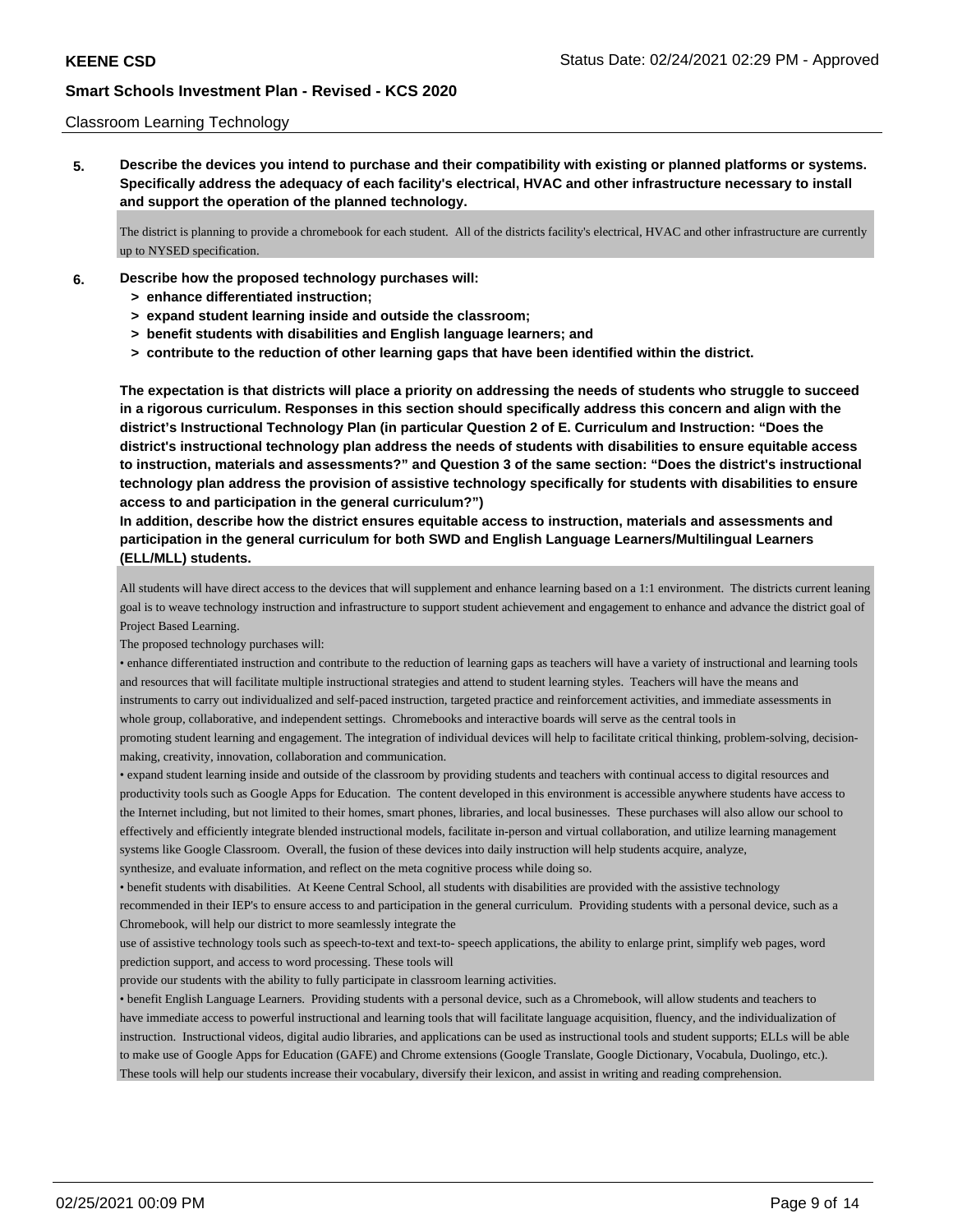#### Classroom Learning Technology

## **7. Where appropriate, describe how the proposed technology purchases will enhance ongoing communication with parents and other stakeholders and help the district facilitate technology-based regional partnerships, including distance learning and other efforts.**

KCS provides local community organizations and stake holders access to our facilities to further educational development of the community. The proposed technology purchases will help to foster a more engaging and dynamic instructional setting and facilitate regional partnerships. Teachers and students will have the tools available to strengthen communication in and out the classroom. Teachers and students will be able to take advantage of distance-learning opportunities, online courses, and virtual field trips. Additionally, students can collaborate with peers in other schools and with experts and speakers that are not physically able to visit the classroom; they will be able to participate as a member of the global learning community. Furthermore, these purchases will help our school provide rich and meaningful instruction for homebound students.

## **8. Describe the district's plan to provide professional development to ensure that administrators, teachers and staff can employ the technology purchased to enhance instruction successfully.**

**Note: This response should be aligned and expanded upon in accordance with your district's response to Question 1 of F. Professional Development of your Instructional Technology Plan: "Please provide a summary of professional development offered to teachers and staff, for the time period covered by this plan, to support technology to enhance teaching and learning. Please include topics, audience and method of delivery within your summary."**

Much of the professional development offered to teachers and staff is coordinated by NERIC's Model School Program. As part of this CoSer, our teachers can attend regional workshops, and we are eligible for five days a year in which an Instructional Technology specialist works with teachers in-district. Recent offerings available to teachers include, but are not limited to, the following: Google Apps for Educators, Introduction to eDoctrina, Summer Tech Camp (which includes Web 2.0 tools, Google Tools, Wikis, Blogs), Promethean Board training, Introduction to Canvas, content management

system. We also occasionally offer in-house workshops as needed or requested by teachers.

- **9. Districts must contact one of the SUNY/CUNY teacher preparation programs listed on the document on the left side of the page that supplies the largest number of the district's new teachers to request advice on innovative uses and best practices at the intersection of pedagogy and educational technology.**
	- By checking this box, you certify that you have contacted the SUNY/CUNY teacher preparation program that supplies the largest number of your new teachers to request advice on these issues.

#### **9a. Please enter the name of the SUNY or CUNY Institution that you contacted.**

SUNY Plattsburgh

**9b. Enter the primary Institution phone number.**

518 564-2000

**9c. Enter the name of the contact person with whom you consulted and/or will be collaborating with on innovative uses of technology and best practices.**

Lora Parks

**10. To ensure the sustainability of technology purchases made with Smart Schools funds, districts must demonstrate a long-term plan to maintain and replace technology purchases supported by Smart Schools Bond Act funds. This sustainability plan shall demonstrate a district's capacity to support recurring costs of use that are ineligible for Smart Schools Bond Act funding such as device maintenance, technical support, Internet and wireless fees, maintenance of hotspots, staff professional development, building maintenance and the replacement of incidental items. Further, such a sustainability plan shall include a long-term plan for the replacement of purchased devices and equipment at the end of their useful life with other funding sources.**

By checking this box, you certify that the district has a sustainability plan as described above.

**11. Districts must ensure that devices purchased with Smart Schools Bond funds will be distributed, prepared for use, maintained and supported appropriately. Districts must maintain detailed device inventories in accordance with generally accepted accounting principles.**

 $\boxtimes$  By checking this box, you certify that the district has a distribution and inventory management plan and system in place.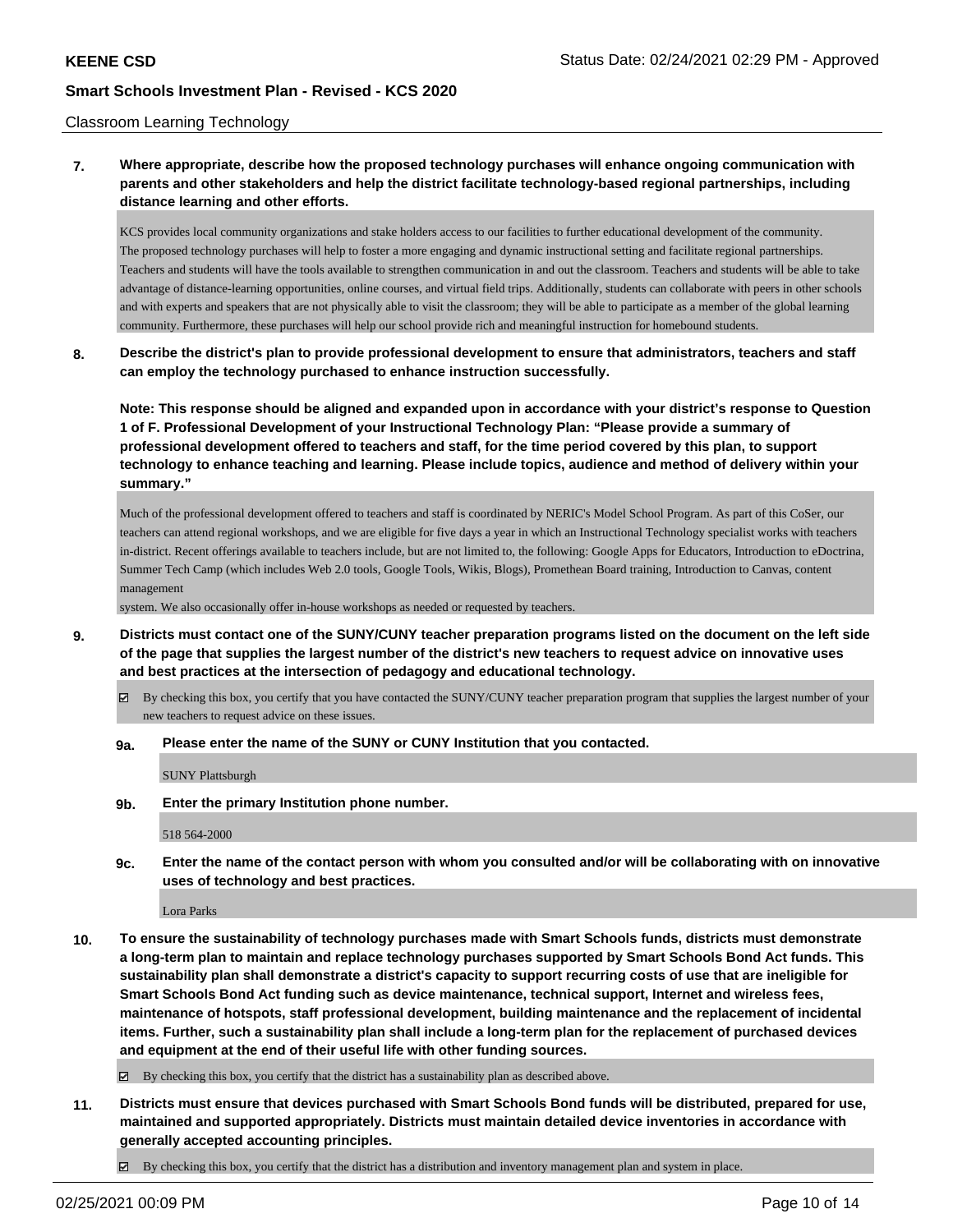Classroom Learning Technology

## **12. Please detail the type, quantity, per unit cost and total cost of the eligible items under each sub-category.**

| Select the allowable expenditure<br>type.<br>Repeat to add another item under<br>each type. | Iltem to be Purchased | Quantity | Cost per Item | <b>Total Cost</b> |
|---------------------------------------------------------------------------------------------|-----------------------|----------|---------------|-------------------|
| <b>Laptop Computers</b>                                                                     | <b>HP 14</b>          | 180      | 300.00        | 54,000.00         |
|                                                                                             |                       | 180      | 300.00        | 54,000            |

#### **13. Final 2014-15 BEDS Enrollment to calculate Nonpublic Sharing Requirement (no changes allowed.)**

|            | <b>Public Enrollment</b> | Nonpublic Enrollment | l Total Enrollment | l Nonpublic<br>l Percentage |
|------------|--------------------------|----------------------|--------------------|-----------------------------|
| Enrollment | 172                      |                      | 172.00             | 0.00                        |

## **14. If you are submitting an allocation for Classroom Learning Technology complete this table.**

|                          | Public School Sub-Allocation | <b>Estimated Nonpublic Loan</b><br>Amount<br>(Based on Percentage Above) | <b>Estimated Total Public and</b><br>Nonpublic Sub-Allocation |
|--------------------------|------------------------------|--------------------------------------------------------------------------|---------------------------------------------------------------|
| Interactive Whiteboards  | (No Response)                | 0.00                                                                     | 0.00                                                          |
| <b>Computer Servers</b>  | (No Response)                | 0.00                                                                     | 0.00                                                          |
| <b>Desktop Computers</b> | (No Response)                | 0.00                                                                     | 0.00                                                          |
| <b>Laptop Computers</b>  | 54,000.00                    | 0.00                                                                     | 54,000.00                                                     |
| <b>Tablet Computers</b>  | (No Response)                | 0.00                                                                     | 0.00                                                          |
| <b>Other Costs</b>       | (No Response)                | 0.00                                                                     | 0.00                                                          |
| Totals:                  | 54,000.00                    | 0                                                                        | 54,000                                                        |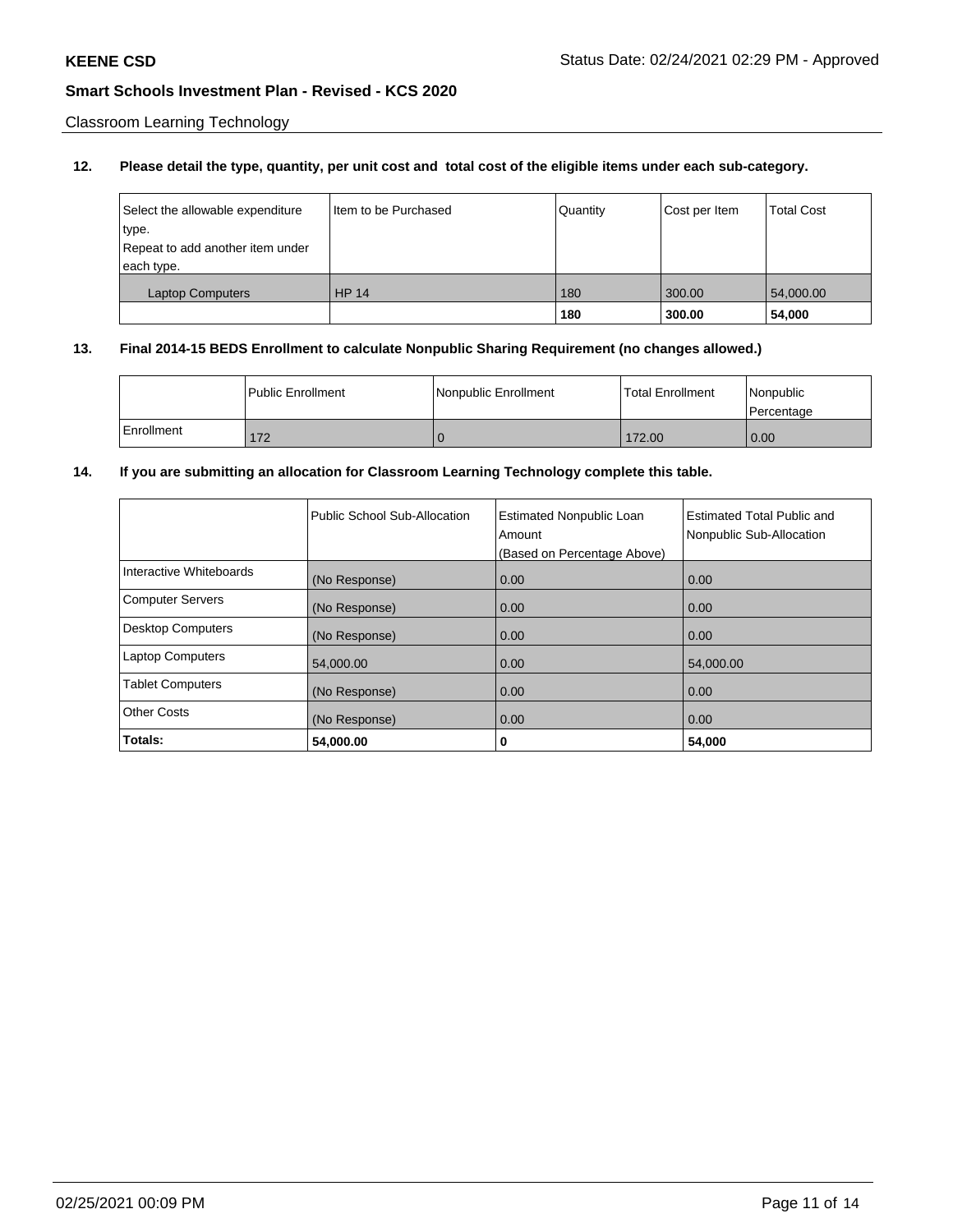#### Pre-Kindergarten Classrooms

**1. Provide information regarding how and where the district is currently serving pre-kindergarten students and justify the need for additional space with enrollment projections over 3 years.**

(No Response)

- **2. Describe the district's plan to construct, enhance or modernize education facilities to accommodate prekindergarten programs. Such plans must include:**
	- **Specific descriptions of what the district intends to do to each space;**
	- **An affirmation that new pre-kindergarten classrooms will contain a minimum of 900 square feet per classroom;**
	- **The number of classrooms involved;**
	- **The approximate construction costs per classroom; and**
	- **Confirmation that the space is district-owned or has a long-term lease that exceeds the probable useful life of the improvements.**

(No Response)

**3. Smart Schools Bond Act funds may only be used for capital construction costs. Describe the type and amount of additional funds that will be required to support ineligible ongoing costs (e.g. instruction, supplies) associated with any additional pre-kindergarten classrooms that the district plans to add.**

(No Response)

**4. All plans and specifications for the erection, repair, enlargement or remodeling of school buildings in any public school district in the State must be reviewed and approved by the Commissioner. Districts that plan capital projects using their Smart Schools Bond Act funds will undergo a Preliminary Review Process by the Office of Facilities Planning.**

**Please indicate on a separate row each project number given to you by the Office of Facilities Planning.**

| Project Number |  |
|----------------|--|
| (No Response)  |  |
|                |  |

**5. Please detail the type, quantity, per unit cost and total cost of the eligible items under each sub-category.**

| Select the allowable expenditure | Item to be purchased | Quantity      | Cost per Item | <b>Total Cost</b> |
|----------------------------------|----------------------|---------------|---------------|-------------------|
| type.                            |                      |               |               |                   |
| Repeat to add another item under |                      |               |               |                   |
| each type.                       |                      |               |               |                   |
| (No Response)                    | (No Response)        | (No Response) | (No Response) | 0.00              |
|                                  |                      | υ             | 0.00          |                   |

**6. If you have made an allocation for Pre-Kindergarten Classrooms, complete this table. Note that the calculated Total at the bottom of the table must equal the Total allocation for this category that you entered in the SSIP Overview overall budget.**

|                                          | Sub-Allocation |
|------------------------------------------|----------------|
| Construct Pre-K Classrooms               | (No Response)  |
| Enhance/Modernize Educational Facilities | (No Response)  |
| <b>Other Costs</b>                       | (No Response)  |
| Totals:                                  | 0.00           |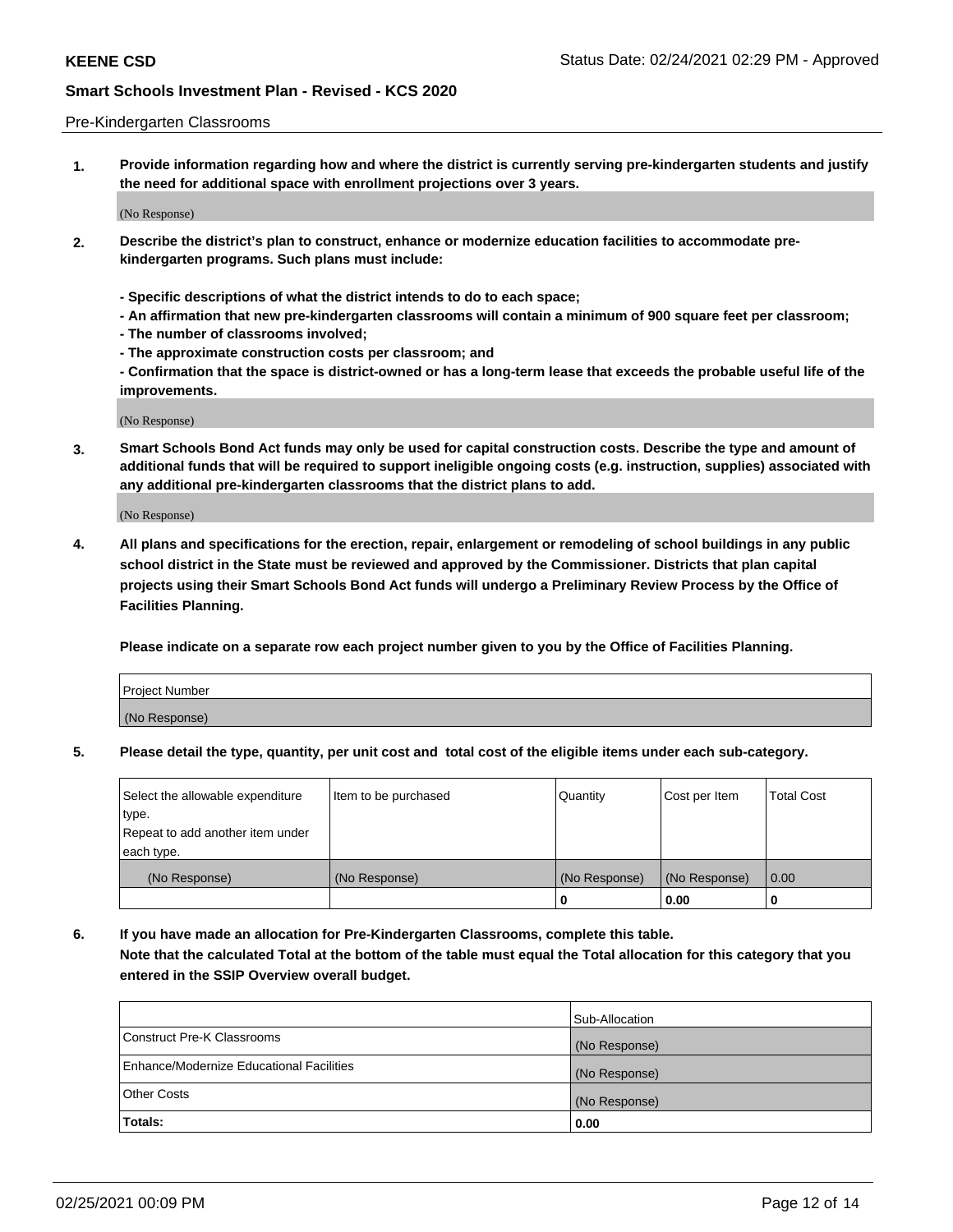Replace Transportable Classrooms

**1. Describe the district's plan to construct, enhance or modernize education facilities to provide high-quality instructional space by replacing transportable classrooms.**

(No Response)

**2. All plans and specifications for the erection, repair, enlargement or remodeling of school buildings in any public school district in the State must be reviewed and approved by the Commissioner. Districts that plan capital projects using their Smart Schools Bond Act funds will undergo a Preliminary Review Process by the Office of Facilities Planning.**

**Please indicate on a separate row each project number given to you by the Office of Facilities Planning.**

| Project Number |  |
|----------------|--|
|                |  |
|                |  |
|                |  |
|                |  |
| (No Response)  |  |
|                |  |
|                |  |
|                |  |

**3. For large projects that seek to blend Smart Schools Bond Act dollars with other funds, please note that Smart Schools Bond Act funds can be allocated on a pro rata basis depending on the number of new classrooms built that directly replace transportable classroom units.**

**If a district seeks to blend Smart Schools Bond Act dollars with other funds describe below what other funds are being used and what portion of the money will be Smart Schools Bond Act funds.**

(No Response)

**4. Please detail the type, quantity, per unit cost and total cost of the eligible items under each sub-category.**

| Select the allowable expenditure | Item to be purchased | Quantity      | Cost per Item | Total Cost |
|----------------------------------|----------------------|---------------|---------------|------------|
| ∣type.                           |                      |               |               |            |
| Repeat to add another item under |                      |               |               |            |
| each type.                       |                      |               |               |            |
| (No Response)                    | (No Response)        | (No Response) | (No Response) | 0.00       |
|                                  |                      | u             | 0.00          |            |

**5. If you have made an allocation for Replace Transportable Classrooms, complete this table. Note that the calculated Total at the bottom of the table must equal the Total allocation for this category that you entered in the SSIP Overview overall budget.**

|                                                | Sub-Allocation |
|------------------------------------------------|----------------|
| Construct New Instructional Space              | (No Response)  |
| Enhance/Modernize Existing Instructional Space | (No Response)  |
| <b>Other Costs</b>                             | (No Response)  |
| Totals:                                        | 0.00           |